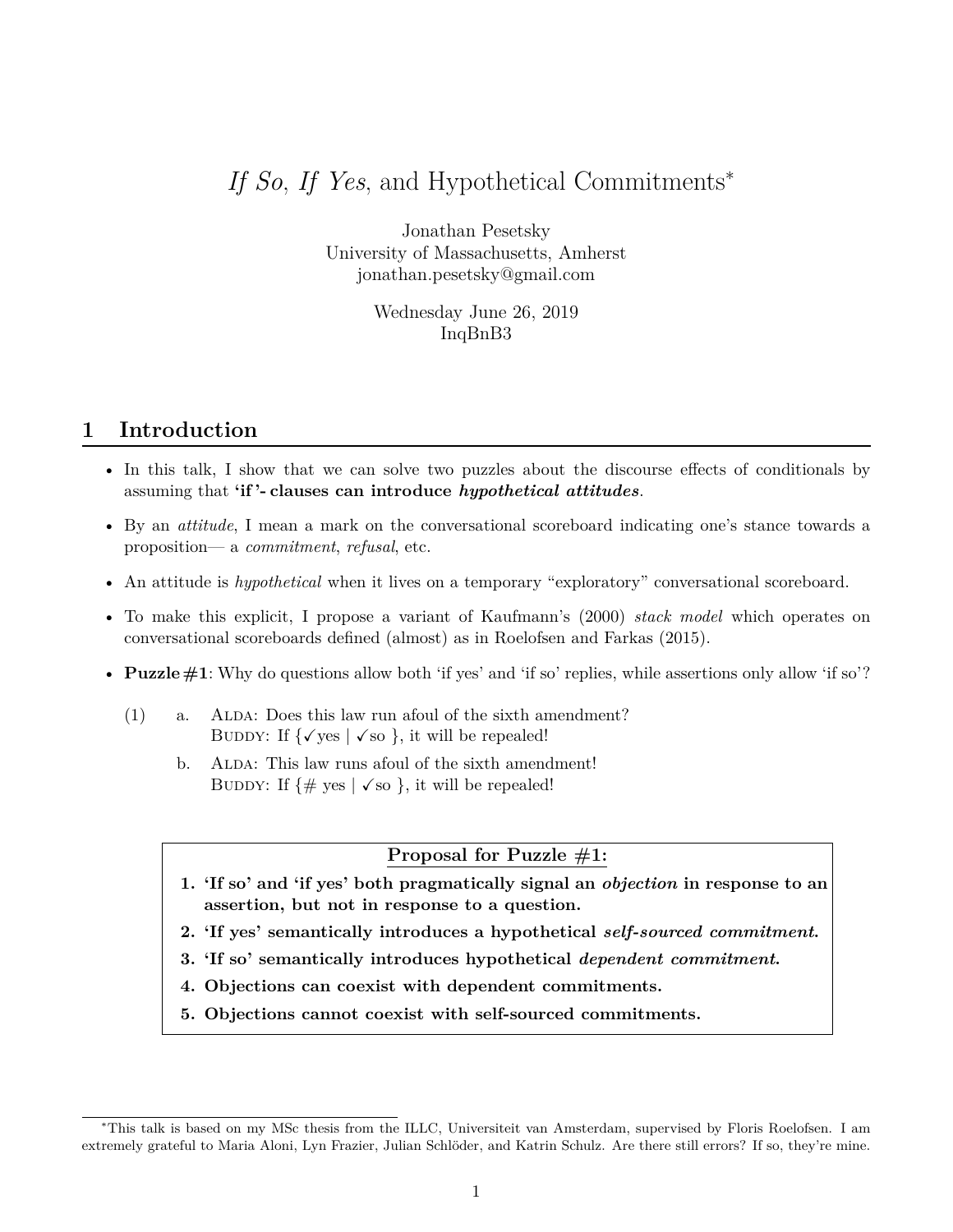- **Puzzle #2**: Why are *factual conditionals* (FC's) like (2) acceptable utterances?<sup>1</sup>
	- (2) ALDA: It's Zhuoye's birthday today! BUDDY: Oh! If it's Zhuoye's birthday, I better start baking him a cake! *(Buddy hurries off to bake a cake)*

Why would Buddy use an 'if'-clause if he accepts Alda's assertion?

### **Proposal for Puzzle #2:**

- **1. Declarative sentences can create self-sourced or dependent commitments.**
- **2. FC's are conditionals whose antecedents create dependent commitments.**
- **3. Factual conditionals allow speakers to discuss the consequences of another agent's assertion before deciding whether to accept it.**
- Roadmap:
	- $\S2: I$  present Puzzle  $\#1$  and argue that it arises from pressures on commitments
	- §3: I introduce a formal system in which conditionals introduce hypothetical attitudes
	- §4: I show how this system solves Puzzle  $#1$
	- $§5: I present Puzzle #2 and show that a solution falls out from what we've already said$
	- §6: I conclude with some outstanding issues

# **2 Puzzle #1: 'If so' and 'If yes'**

### **2.1 The basic pattern**

- An 'if so' conditional is an acceptable response to either a question or an assertion.
	- (3) Context: Alda and Buddy are discussing a recently passed law. Buddy has heard conflicting reports about this law, but knows that unconstitutional laws are always repealed. .
		- a. ALDA: Does this law run afoul of the sixth amendment? BUDDY: If so, it will be repealed!
		- b. ALDA: This law runs afoul of the sixth amendment! BUDDY: If **so**, it will be repealed!
- By contrast, an 'if yes' conditional can only occur in response to a question.
	- $(4)$  a. ALDA: Does this law run afoul of the sixth amendment? BUDDY: If yes, it will be repealed!
		- b. ALDA: This law runs afoul of the sixth amendment! BUDDY: #If **yes**, it will be repealed!

<sup>1</sup>The term *factual conditionals* comes from Iatridou (1991). The alternate term *premise conditionals* is used by Haegeman (2003) and Mayol and Castroviejo (2017).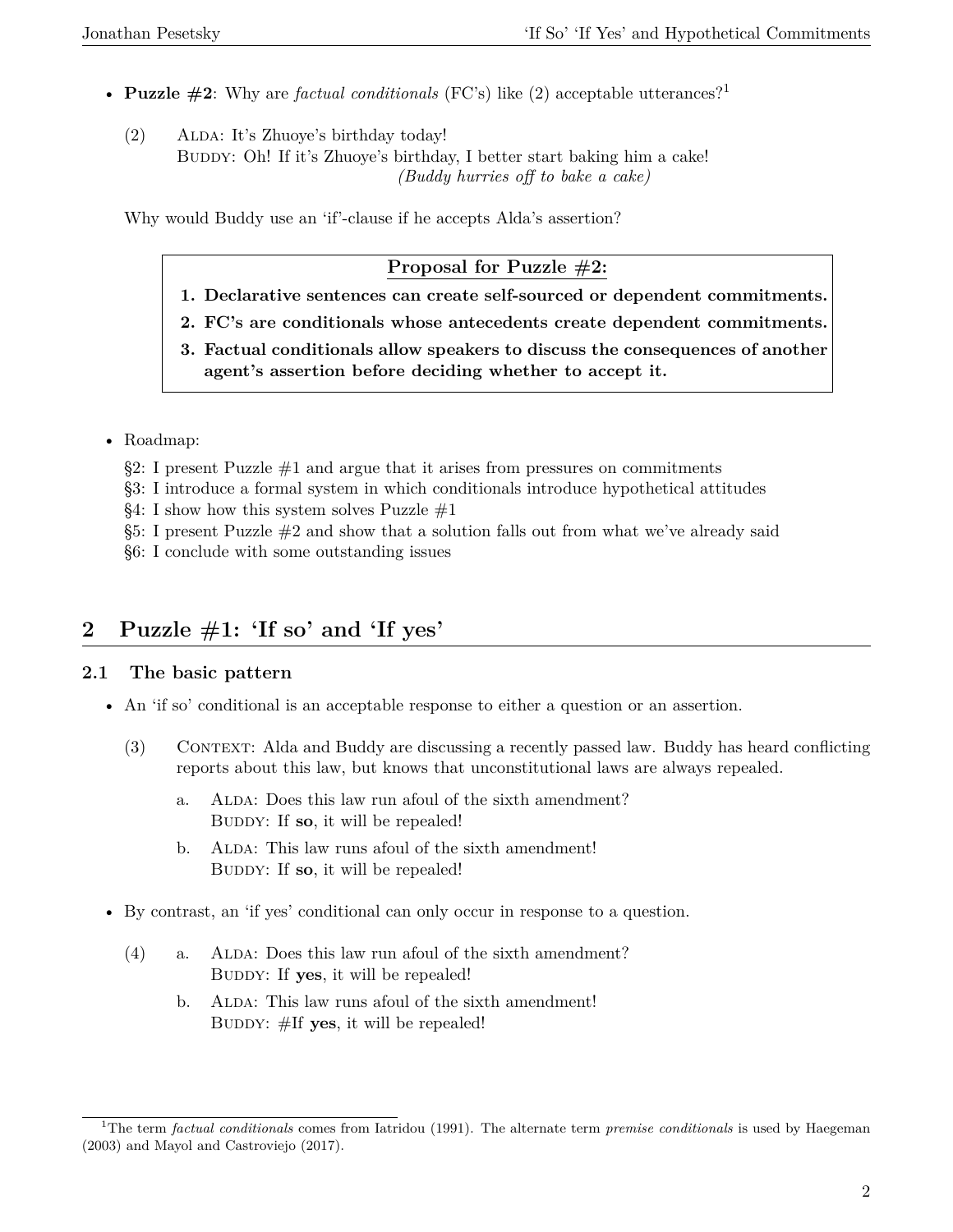- This restriction on conditional 'if yes' responses does not arise with non-conditional 'yes' responses:
	- (5) a. ALDA: This law runs afoul of the sixth amendment! BUDDY: Yes. (That's why it's gonna be repealed.)
		- b. ALDA: Does this law run afoul of the sixth amendment? BUDDY: Yes. (That's why it's gonna be repealed.)
- Thus, this puzzle arises from an interaction between three factors and so a solution needs to identify:
	- 1. Some property of 'if'-clauses. . .
	- 2. . . . conspiring with some property which distinguishes questions from assertions. . .
	- 3. . . . in a manner which is sensitive to some property which distinguishes 'yes' and 'so'.
- In the next few subsections, I will identify what these properties are.

### **2.2 A property distinguishing 'yes' from 'so'**

- 'Yes' and 'so' are both commonly treated as propositional anaphors.<sup>2</sup>
- However, they differ with regard to the pressures they put on interlocutors' *commitments*.
	- (6) *Commitment*: a conversational record of an agent having accepted a proposition.
- 'Yes' can be used to accept a commitment to its anaphoric antecedent, but that commitment cannot be made on the basis of another agent's say-so (Gunlogson, 2008).
	- (7) Alda: Today is Zhuoye's birthday.
		- a. BUDDY: Yes, I knew that!
		- b. BUDDY:  $#Yes$ , I didn't know that!
- To explain this fact, Gunlogson proposes that 'yes' creates a special kind of commitment, namely a *self-sourced commitment* as defined in (8).
	- (8) A *self-sourced commitment* is a commitment made on the basis of one's internal mental state, i.e. one's beliefs, evidence, knowledge.
- Gunlogson contrasts self-sourced commitments with *dependent commitments*, defined as in (9).
	- (9) A *dependent commitment* is a commitment made on the basis of an interlocutor's testimony.
- Dependent commitments can be diagnosed with 'oh', as shown in (10).
	- (10) ALDA: Today is Zhuoye's birthday.
		- a. BUDDY:  $#Oh, I$  knew that!
		- b. BUDDY: Oh, I didn't know that!

<sup>&</sup>lt;sup>2</sup> Previous work treating 'yes' as a propositional anaphor includes Krifka (2013) and Roelofsen and Farkas (2015). Previous work treating 'so' as a propositional anaphor includes Kiparsky and Kiparsky (1971); Cornish (1992); Needham (2012) though see Meijer (2018) for an alternative approach.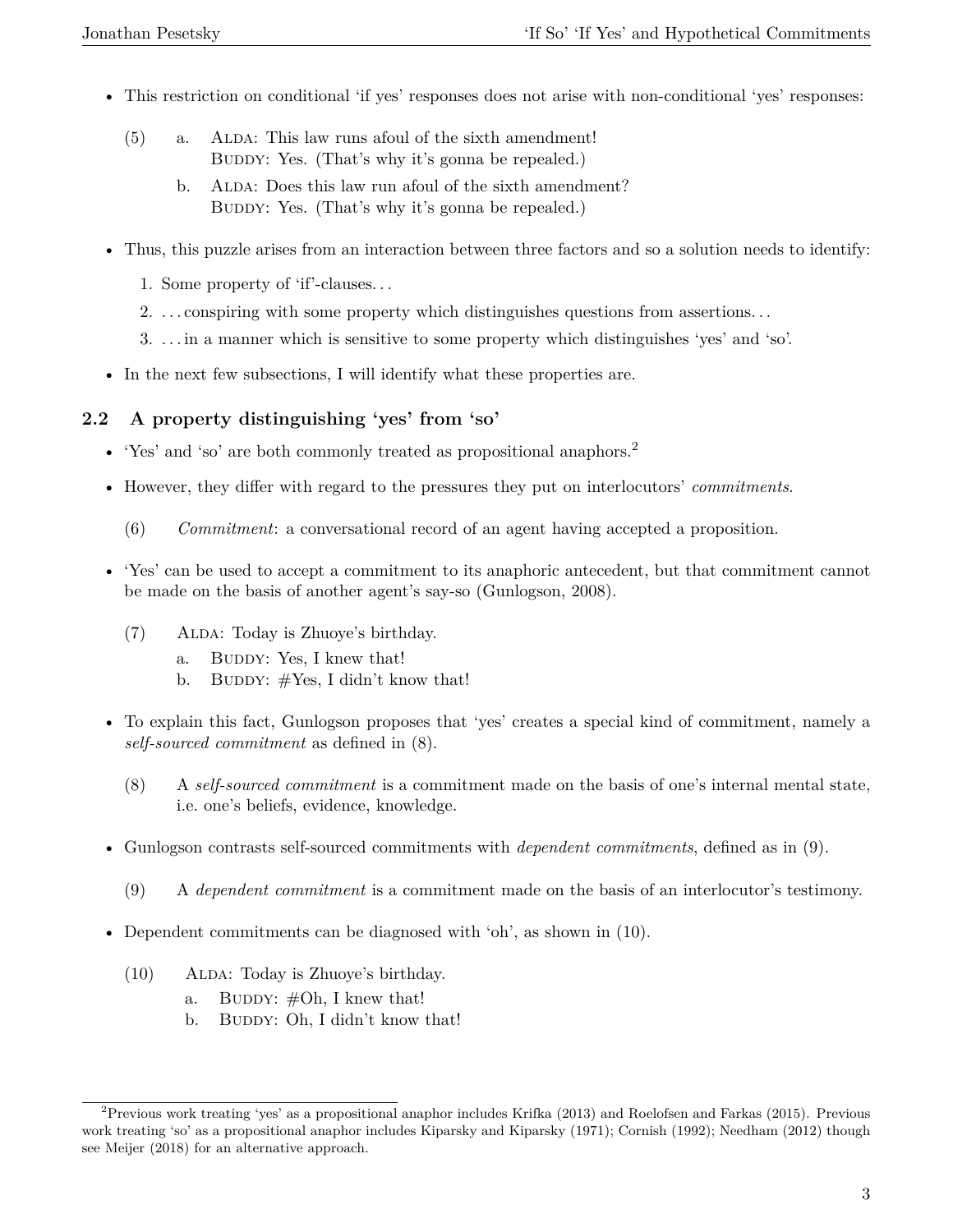- 'So' on the other hand is governed by *Meijer's (2018) Generalization*, given in (11).
	- (11) *Meijer's Generalization*: The anaphoric antecedent of 'so' must be under discussion at the time of utterance.
- This generalization makes predictions about commitments because if all agents are committed to the antecedent of 'so', it must be in the common ground and thus no longer under discussion.
- Those predictions are upheld by a corpus study, but also capture classic restrictions on the predicates that can embed 'so', e.g. not factives (Kiparsky and Kiparsky, 1971).
	- $(12)$  ALDA: You locked the door.
		- a. BUDDY:  $\#I$  {realize | regret | am glad} so.
		- b. BUDDY: I {suspect | guess | believe} so.
- Summing up, the key contrast between 'yes' and 'so' is as follows:
	- 1. 'Yes' creates a *self-sourced commitment* to its anaphoric antecedent.
	- 2. 'So' requires that some interlocutor isn't committed to its anaphoric antecedent.

#### **2.3 Polarity particle responses to questions versus assertions**

- Polarity particle responses to questions and assertions are distinguished by what they reflect about their speaker's attitude towards the content of the previous utterance.
- To see why, observe that 'yes' and 'so' are anaphoric to an assertion's *content*.
	- $(13)$  ALDA: Morwenna is coming to the party.
		- a. BUDDY: Yes.  $\rightsquigarrow$  Buddy agrees with what Alda has asserted
		- b. BUDDY: I don't think so.  $\rightarrow$  Buddy disagrees with what Alda has asserted
- As a result, 'yes' and 'so' will create attitudes towards the content of a preceding assertion.
- On the other hand, 'yes' and 'so' are anaphoric to a question's *positive answer*:
	- (14) ALDA: Is Morwenna coming to the party?
		- a. BUDDY: Yes.
			- $\rightsquigarrow$  Buddy endorses the positive answer to Alda's question
			- $\rightarrow$  Buddy endorses the issue raised by Alda's question
		- b. BUDDY: I don't think so.
			- $\rightsquigarrow$  Buddy endorses the negative answer to Alda's question
			- $\rightarrow$  Buddy refuses the issue raised by Alda's question
- This means that 'yes' and 'so' presuppose that a preceding question has been accepted and signal an attitude towards one of its answers.
- This distinction becomes significant for our purposes as it pertains to conditional replies.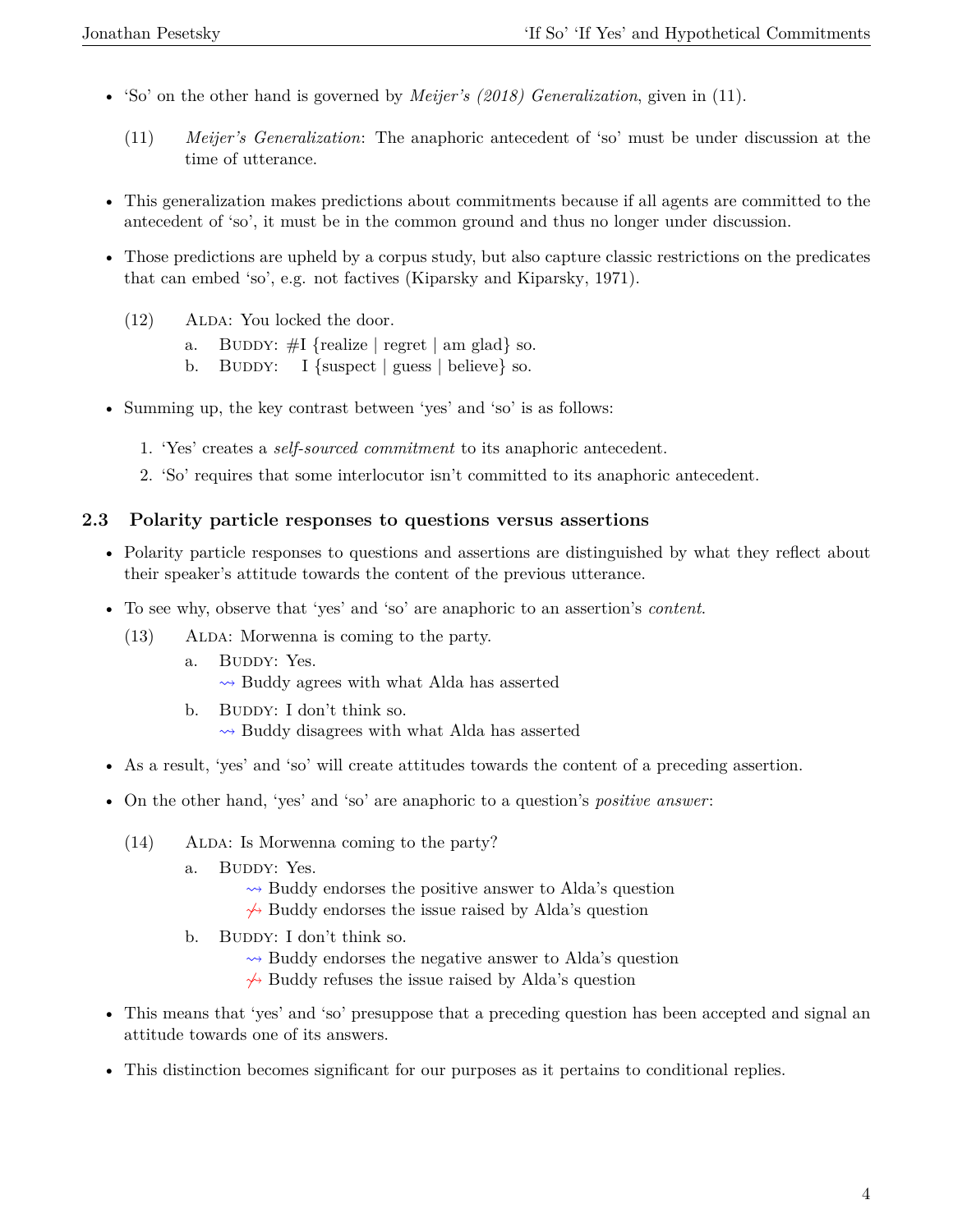### **2.4 Conditional versus non-conditional replies**

- 'If  $p$  then  $q$ ' seems to reflect something less than full acceptance of a preceding assertion of  $p$ <sup>3</sup>
	- $(15)$  ALDA: This law runs afoul of the sixth amendment! BUDDY: If it runs afoul of the sixth amendment, it will be repealed.  $\rightarrow$  Buddy is reluctant to commit to the content of Alda's assertion
- Given what we saw about 'yes' and 'so' in the previous section, this means that an 'if yes/so' reply to an assertion signals resistance towards that assertion.
	- $(16)$  ALDA: This law runs afoul of the sixth amendment. BUDDY: If so, it will be repealed.  $\rightarrow$  Buddy is reluctant to commit to the content of Alda's assertion
- And again given what we saw about 'yes' and 'so' in the previous section, there will be no such resistance signaled in response to a question.
	- (17) ALDA: Does this law run afoul of the sixth amendment? BUDDY: If so, it will be repealed.
		- $\rightarrow$  Buddy accepts Alda's question but isn't in a position to answer it
		- $\leftrightarrow$  Buddy is reluctant to entertain the issue Alda raises
- In this talk, I assume that this resistance amounts to a signal of an attitude called an *objection*.
	- (18) An *objection* is the attitude one has when one is reluctant to accept a proposition.
- The notion of an objection should not be confused with the stronger notion of a *refusal*.
	- (19) A *refusal* is the attitude one has when one is unwilling to accept a proposition.
- Summing up, the key contrast between conditional responses to assertions and questions is that the former signal objections while the latter do not.

## **2.5 Outlook**

- In this section, we have made two crucial observations, repeated below:
	- 1. In response to an assertion of  $p$  but not in response to a polar question  $?p$ , an 'if so/yes'conditional indicates that the speaker objects to *p*.
	- 2. 'Yes' creates a self-sourced commitment to its anaphoric antecedent, while 'so' requires that some interlocutor isn't committed to its anaphoric antecedent.
- The remaining question is how these observations combine to produce the pattern in (3) and (4).
- My proposal is that **the objection to** p **is entered as a mark on the conversational scoreboard which clashes with a hypothetical self-sourced commitment created by 'if yes'**.
- This predicts the acceptability of 'if yes' replies to questions, since they don't signal an objection.
- This predicts the acceptability of 'if so' replies to both questions and assertions since 'so' need not create a self-sourced commitment.
- In the next section, I introduce a formal system which makes this explicit.

<sup>&</sup>lt;sup>3</sup>This intuition isn't perfectly robust. Apparent counterexamples will be addressed later.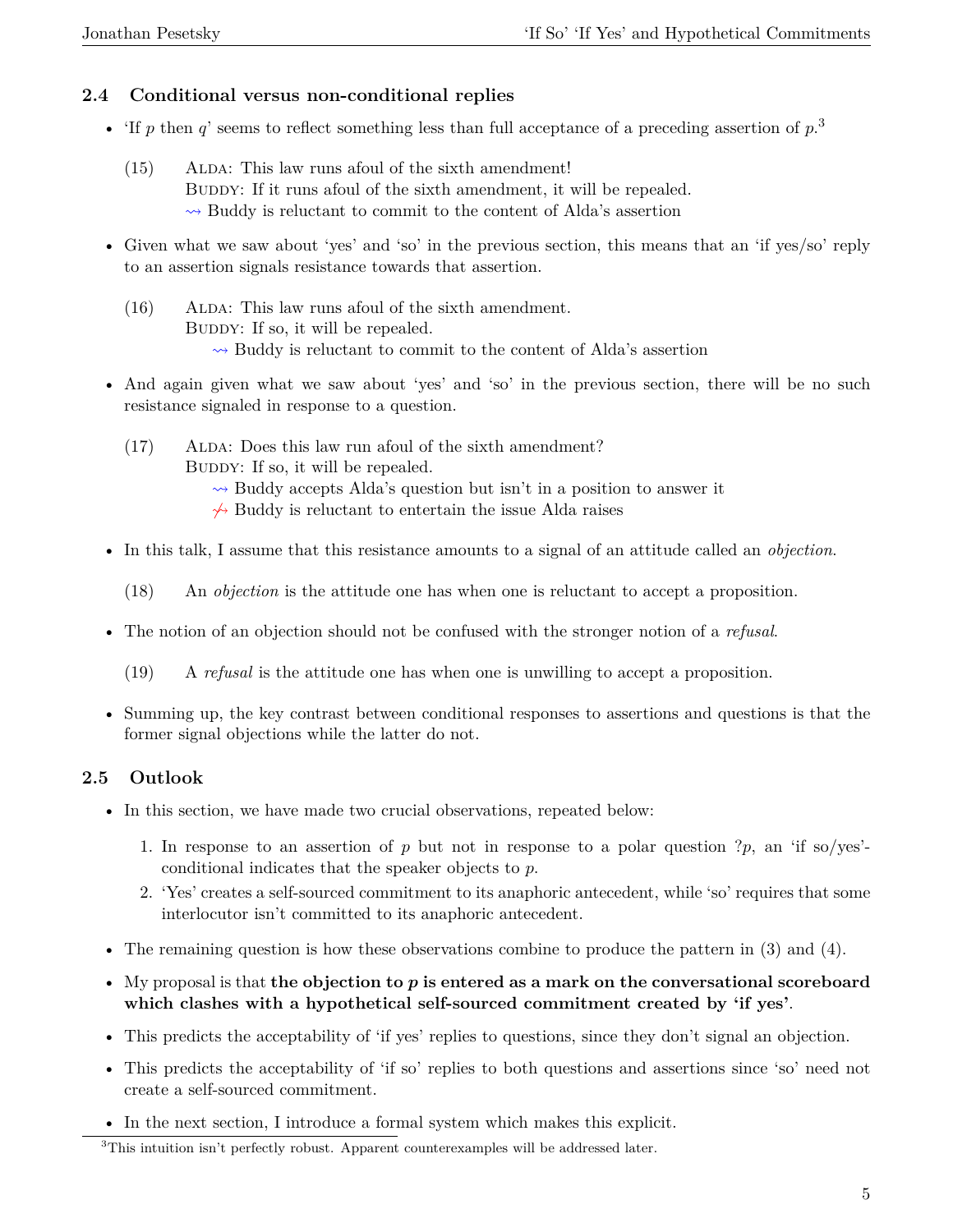# **3 A discourse semantics for hypothetical attitudes**

- The formal system I propose in this section has three ingredients:
	- 1. The notion of content supplied by inquisitive semantics (Ciardelli et al., 2017).
	- 2. A notion of what contexts are and how they are updated which draws on Gunlogson (2008) and Roelofsen and Farkas (2015).
	- 3. Kaufmann's (2000) *stack model* of conditionals, in which the true state of a conversation is defined not by a single context but rather by a *macrocontext*, i.e. a stack of contexts.
- I will add each of these ingredients over the course of the next few subsections.

### **3.1 Notions of content and context**

- Our notion of content will be that of an *inquisitive proposition* (Ciardelli et al., 2017).
- Our notion of a context will be essentially that of Roelofsen and Farkas (2015), but with their commitments function replaced with an attitudes function.
	- $(20)$  A context *C* is a tuple (participants, table, drefs, attitudes) where:
		- a. participants is a set of discourse participants.
		- b. table is a stack of inquisitive propositions which have been offered as proposals.
		- c. drefs is a stack of classical propositions available as discourse referents
		- d. attitudes is a function mapping each  $a \in$  participants to that *a*'s *attitude structure*
- An *attitude structure* is a tuple storing lists of which classical propositions a participant has signaled these attitudes towards.
	- (21) An *attitude structure* for an agent *a* is a tuple  $\langle SS_a, DS_a, SS_a, RS_a \rangle$  where:
		- a. ss*<sup>a</sup>* is the set of classical propositions to which *a* commits as source.
		- b.  $DS_a$  is the set of classical propositions to which *a* commits dependently.
		- c. os*<sup>a</sup>* is the set of classical propositions to which *a* objects.
		- d. rs*<sup>a</sup>* is the set of classical propositions which *a* refuses.
- Recall the four attitudes we are concerned with:
	- (22) a. A *self-sourced commitment* is a commitment based on one's private mental state.
		- b. A *dependent commitment* is a commitment based on someone else's say-so.
		- c. A *refusal* is the attitude one has when one is unwilling to accept a proposition.
		- d. An *objection* is the attitude one has when one is reluctant to accept a proposition.
- From these sets of propositions, one can derive singular propositions storing exactly the information to which the participant holds the attitude.
	- 1. For positive attitudes, this is done by grand intersection— $\bigcap SS_a$  is the strongest proposition to which *a* is committed as source.
	- 2. For negative attitudes, this is done by grand union—  $\bigcup$  RS<sub>a</sub> is the weakest proposition *a* refuses.
- We can also derive a common ground like so:  $\{w \mid w \in \bigcap \text{SS}_a \cap \bigcap \text{DS}_a$  for all  $a \in$  participants}.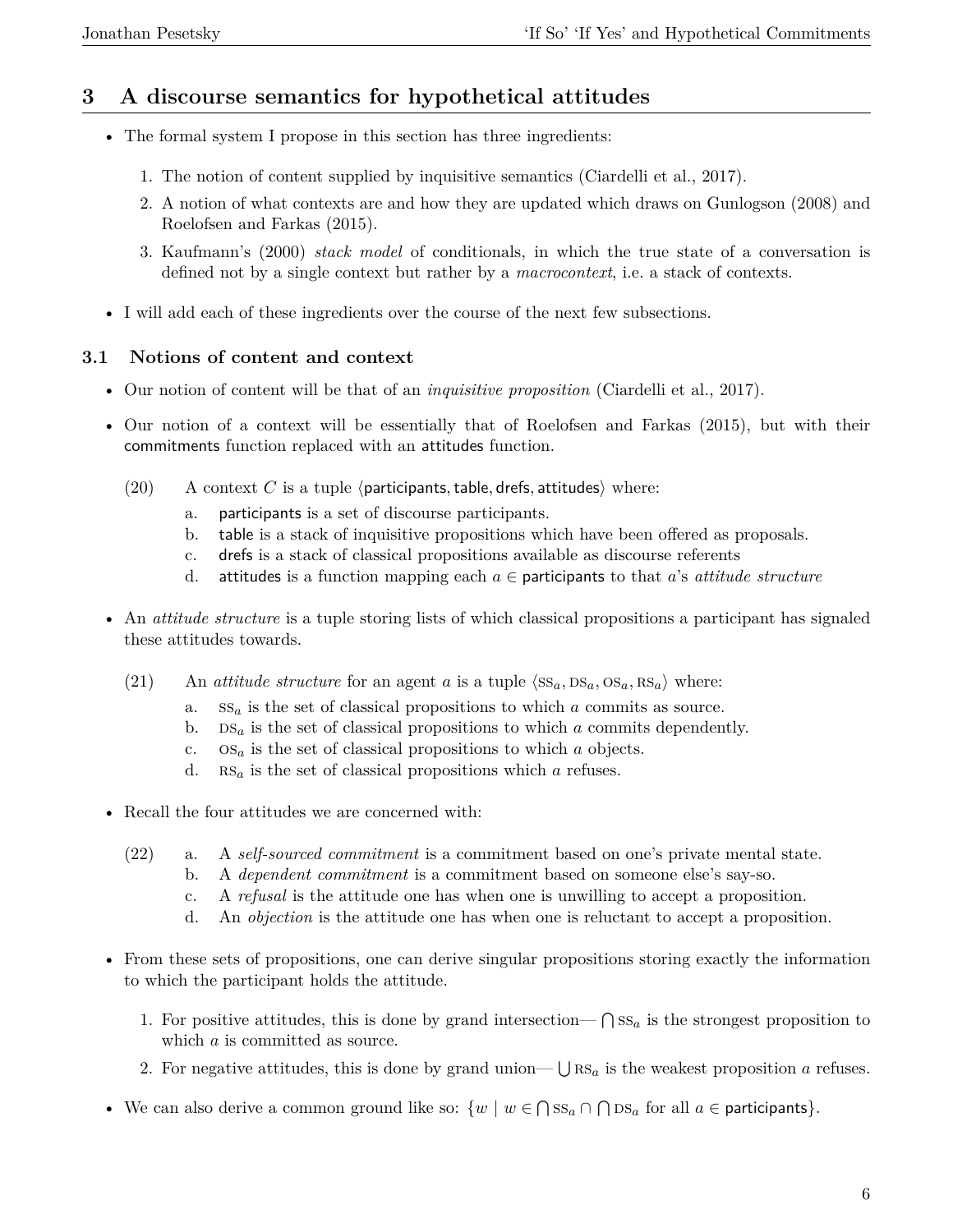### **3.2 A system for context-level updates**

- Our context-level language includes *propositional formulas*, *attitude constants*, and *polarity particles*.
- Attitude constants and polarity particles have no internal structure, but propositional formulas are built by prefixing a discourse operator to a *content-bearing expression*.
	- (23) *Content Bearing Expression*: *α* is a content-bearing expression iff *α* is a formula of the language of propositional  $\text{lnqB}$  or if  $\alpha = so$ .
- Content-bearing-expressions bear content as shown in  $(24)$ .
	- (24) Fix a model  $\mathfrak{M}$  and a context *C*. Then the content of a content-bearing expression  $\alpha$  is the inquisitive proposition  $\llbracket \alpha \rrbracket^C$  defined as follows.
		- a. If  $\alpha$  is a formula of propositional lnqB, then  $\llbracket \alpha \rrbracket^C$  is  $\alpha$ 's denotation in lnqB.
		- b. If  $\alpha$  is so then  $\llbracket \alpha \rrbracket^C$  is the downward closure of the top item of drefs, if that item is an alternative of the top item of table.
- Note that 'so' has no content if the top item of drefs isn't under discussion in *C*, as required by *Meijer's Generalization* that we saw back in (11).
- Now we can define our context-level language as shown in  $(25)$ .
	- (25) The context-level language  $\mathcal{L}_{context}$  is the smallest set containing:
		- a. All *propositional formulas*, i.e. all formulas of the form s*α* or d*α* for some content-bearing expression *α*
		- b. The four attitude constants S-ACCEPT, D-ACCEPT, OBJECT, or REFUSE
		- c. The polarity particle *yes*
- To interpret this language, we must index our interpretation function  $[\cdot]$  to some  $a \in$  participants, since the discourse effects of an utterance are specific to the speaker.
- I assume that the content bearing expressions ?*p* and *p* highlight info(*p*) and that no other formulas highlight anything. A more complete system of highlights is given in Roelofsen and Farkas (2015).
- This language is interpreted as shown in  $(26)$ .
	- (26) Fix a context *C*, a model  $\mathfrak{M}$ , and an agent  $a \in$  participants. Then:
		- a. If  $\varphi = s\alpha$  or  $\varphi = \alpha$  for some content bearing expression  $\alpha$ , then  $C[\varphi]^a$  differs from C only in that:
			- (i)  $\int$  info( $\alpha$ ) is added to  $SS_a$  in the case of  $S\alpha$  and  $DS_a$  in the case of  $D\alpha$
			- (ii)  $\left\| \alpha \right\|^C$  becomes the top item on the table
			- (iii)  $\alpha$ 's highlight (if any) becomes the top item on drefs.
		- b. If  $\varphi$  is one of the attitude constants, then  $C[\varphi]^a$  differs from *C* only in that info( $\psi$ ) is added to the appropriate attitude set for  $a$ , where  $\psi$  is the top item on the table.
		- c. If  $\varphi = yes$ , then  $C[\varphi]^a$  differs from *C* only in that *P* is added to  $SS_a$ , where *P* is the top element of drefs.
- In the next section, I use this system as the basis for a variant of Kaufmann's (2000) stack model.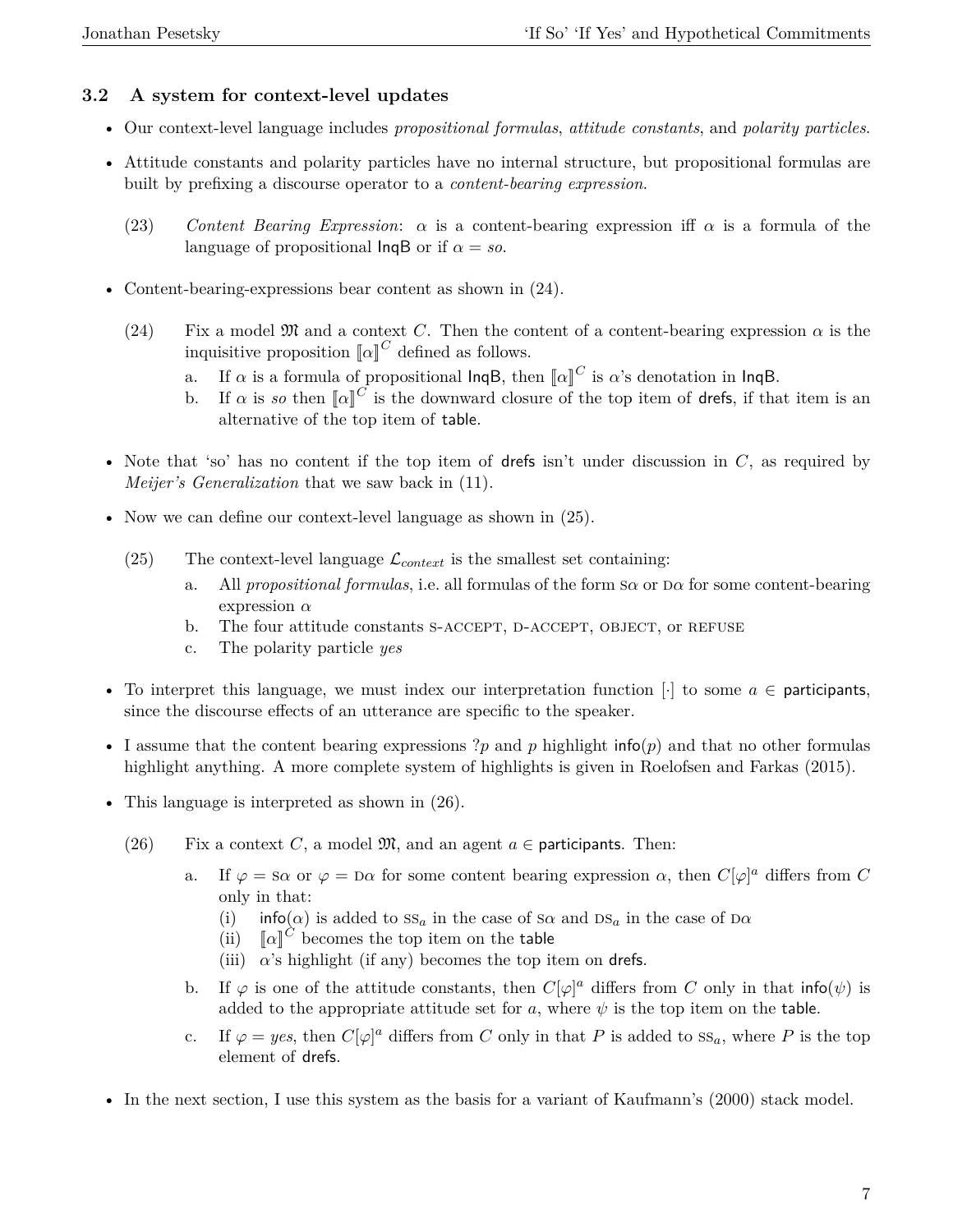# **3.3 A system for macrocontext-level updates**

- In this section, I use the system developed in the previous subsection to create a variant of Kaufmann's (2000) *stack model* of conditionals.
- The intuition behind the stack model is that conditionals are thought experiments, where you sandbox around with a hypothetical context in order to learn something in your actual context.
- The essential idea is that the state of a conversation is defined not by a context but by a *macrocontext*.
	- (27) A macrocontext  $\tau$  is a nonempty stack (i.e. tuple) of contexts  $\langle C_0, C_1, \ldots, C_n \rangle$ .
- How to understand a macrocontext  $\tau = \langle C_0, \ldots, C_n \rangle$ :
	- **–** The bottom or *main context C*<sup>0</sup> contains actual, lasting discourse information.
	- **–** Higher-up contexts contain hypothetical and temporary discourse information.
	- **–** The top or *active context C<sup>n</sup>* contains currently active discourse information.
	- $-$  When no hypothetical assumptions are in play, we have that  $C_0 = C_n$ .
- Updating a macrocontext with 'if  $\varphi$ ' creates a temporary hypothetical context where  $\varphi$ 's effects hold.

(28) Updating  $\langle C_0, C_1, \ldots, C_n \rangle$  with 'if  $\varphi$ ' returns  $\langle C_0, C_1, \ldots, C_n, C_n | \varphi | \rangle$ 

- Utterances made while the hypothetical context is active update the macrocontext by updating its active context with  $\varphi$  and *percolating* the result of that update down to other contexts.
- In Kaufmann's original system, contexts are identified with information states, so he defines the result of percolating  $\varphi$  from *C* down to *C'* is  $C'[\mathbf{w}(\varphi)(C)] = \{w \in C' \mid w \notin C \text{ or } w \in C[\varphi]\}.$ 
	- (29) Updating  $\langle C_0, C_1, \ldots, C_n \rangle$  with  $\varphi$  returns  $\langle C_0[\blacktriangleright(\varphi)(C_n)], C_1[\blacktriangleright(\varphi)(C_n)], \ldots, C_n[\varphi] \rangle$
- The popping operator (i.e. poperator) pop removes the top context from the macrocontext.
	- (30) Updating  $\langle C_0, C_1, \ldots, C_n \rangle$  with pop returns  $\langle C_0, C_1, \ldots, C_{n-1} \rangle$
- Figure 1 shows a way of visualizing how an utterance of 'if  $\varphi$ , then  $\psi'$ ' works in the stack model. The circles are contexts, the rectangles are macrocontexts.



Figure 1: The stack model in a nutshell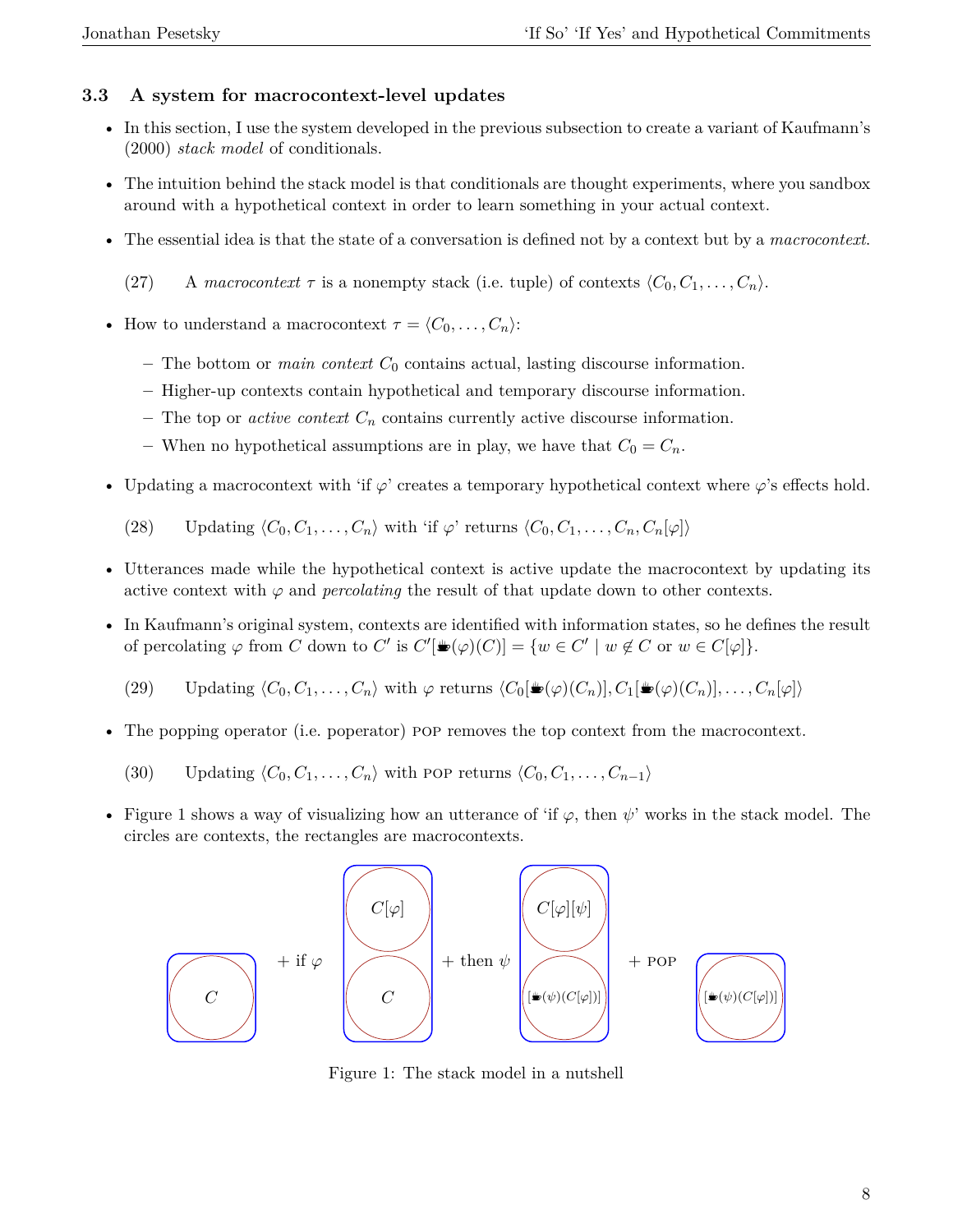- The formal system I propose essentially just drops in the notion of context updates from Section 3.1 into this framework.
	- (31) The stack level language  $\mathcal{L}_{stack}$  is the smallest set containing:
		- All formulas of  $\mathcal{L}_{context}$
		- b. All formulas of the form 'if  $\psi$ ' where  $\psi$  is one of the propositional formulas of  $\mathcal{L}_{context}$
		- c. The poperator pop
- This language is interpreted as shown in  $(32)$ .
	- (32) Fix a model  $\mathfrak{M}$ , a macrocontext  $\tau = \langle C_0, \ldots, C_n \rangle$  and an agent  $a \in \mathsf{participants}_{\tau}$ . Then for  $\varphi \in \mathcal{L}_{stack}$  we have:
		- a. If  $\varphi \in \mathcal{L}_{context}$  as well, then  $\tau +^a \varphi = \langle C_0[\mathbf{E}(\varphi)(C_n)]^a, C_1[\mathbf{E}(\varphi)(C_n)]^a, \dots C_n[\varphi]^a \rangle$
		- b. If  $\varphi$  is of the form 'if  $\psi$ ' then  $\tau +^a \varphi = \langle C_0, C_1, \ldots, C_n, C_n[\psi]^a \rangle$
		- c. If  $\varphi$  is POP, then  $\tau +^a \varphi = \langle C_0, C_1, \ldots, C_{n-1} \rangle$
- Percolation can be defined in this system as follows:
	- (33) The result of percolating  $\varphi$  from *C* down to *C'* is the context  $C'[\equiv(\varphi)(C)]^a$  which differs from  $C'$  only in that:
		- a.  $\{w \mid w \notin \bigcap \text{ss}_a^C \cap \bigcap \text{DS}_a^C \text{ or } w \in \bigcap \text{ss}_a^{C[\varphi]} \cap \bigcap \text{ss}_a^{C[\varphi]}\}$  is added to  $\text{ss}_a^{C'}$
		- b.  $\{w \mid w \notin \bigcap \text{SS}_a^C \cap \bigcap \text{DS}_a^C \text{ or } w \in \bigcap \text{SS}_a^{C[\varphi]} \cap \bigcap \text{SS}_a^{C[\varphi]}\}$  is added to  $\text{DS}_a^{C'}$
- My proposal is that natural language utterances can be analyzed at the level of stack updates.

# **4 Solving Puzzle #1**

# **4.1 Conversational norms**

- Given the framework developed in the previous section, we can solve Puzzle  $#1$  by appealing to the following conversational norms.
- First, we have *Resolve Immediately*, a locality condition governing the structure of a discourse.
	- (34) *Resolve Immediately*: Every utterance is understood as being followed by all other agents accepting, refusing, or objecting to it.
- Second, we have *No Vacuous Moves*, adapted from Hara (2018).
	- (35) *No Vacuous Moves*: An utterance is infelicitous if it returns a macrocontext with an identical active context.
- Finally, we have the *jealousy conditions* governing which attitudes may coexist in a context.
	- 1. **A self-sourced commitment cannot coexist with any other attitude.**

Suppose you have a self-sourced commitment to *P*. That means that you have a commitment to *P* made on the basis of your private mental state. And so:

**–** The fact that *P* follows from your private state supersedes the fact that it follows from what someone else said, so you can't commit to it dependently.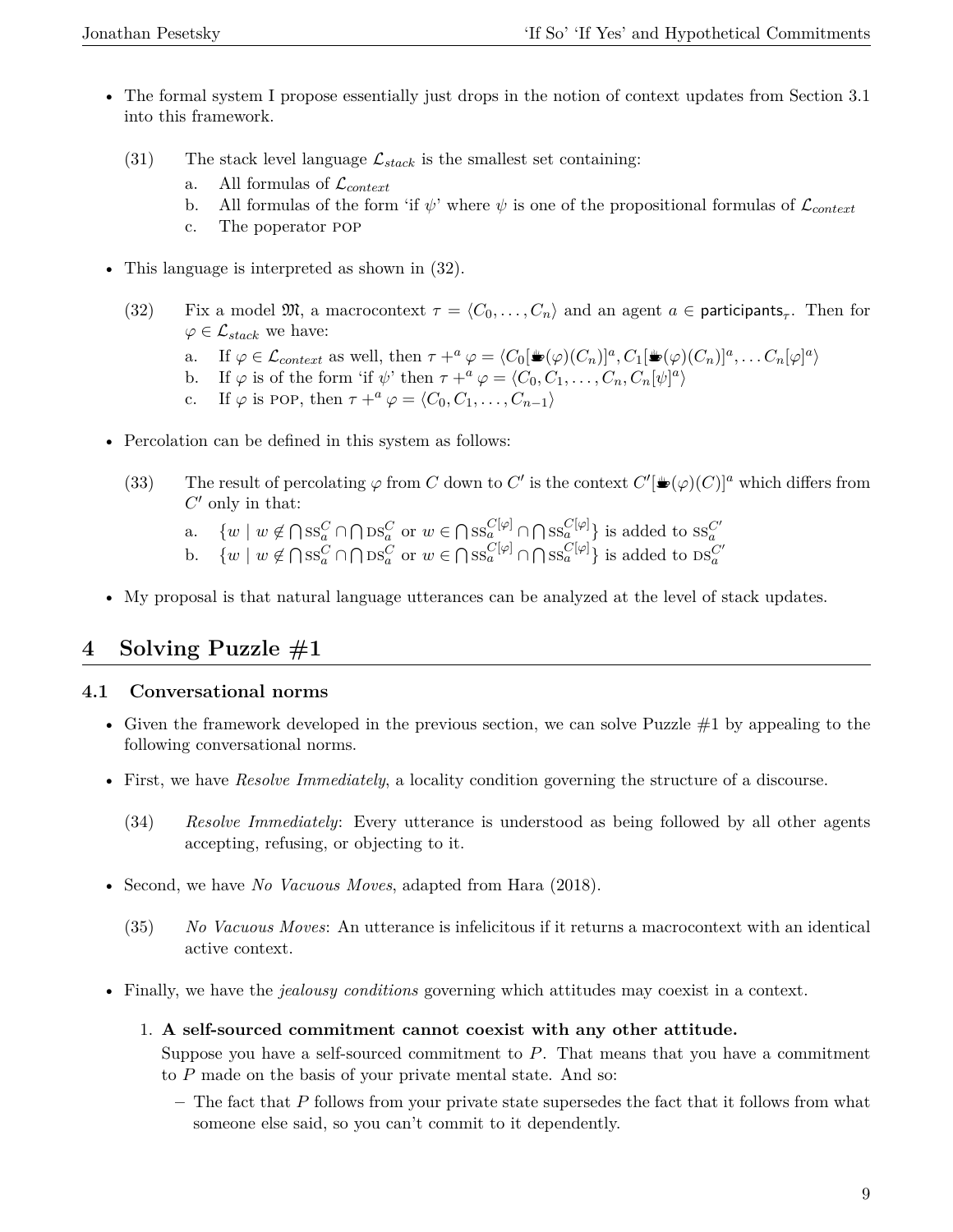- **–** Since *P* follows from your private state, it's not in tension with your private state, so you can't object to it.
- **–** Since you are committed to *P*, you can't refuse to commit to it.
- 2. **A refusal can't coexist with either kind of commitment.**

Suppose you have refused *P*. That means that you're not willing to commit to *P*. And so:

- **–** You cannot accept either a self-sourced or dependent commitment.
- **–** But you can object and then refuse just fine!
- 3. **A dependent commitment can only coexist with an objection.**

Suppose you have a dependent commitment to *P*. That means that you have a commitment to *P* despite it not following from your private mental state. And so:

- **–** You can object, since you can signal misgivings and then commit even so.
- 4. **An objection can coexist with anything except a self-sourced commitment.**
- Together, these principles put us in a position to solve Puzzle  $#1$ .

# **4.2 Applying these principles to Puzzle #1**

- Our conversational principles imply that when 'if  $\varphi$ ' occurs as a reply, it creates a hypothetical context with *two* new attitudes:
	- 1. Whatever attitude *ϕ* creates
	- 2. Some covertly signaled attitude towards the content of the utterance it responds to
- To see why we have this second attitude, observe that in general, a conditional does not directly signal an attitude towards the preceding utterance as required by *Resolve Immediately*. 4
- Thus, a conditional reply must be understood as being preceded by its speaker implicitly adopting some attitude to the previous utterance:
	- (36) Alda: *p* BUDDY: If  $p$ , then  $q$ . a.  $\mapsto \tau +^a \text{sp} +^b \text{some attitude constant} +^b \text{if } \text{pp} +^b \text{sq}$ b.  $\forall$   $\forall$   $\tau$  + <sup>a</sup> sp + <sup>b</sup> if  $\text{D}p$  + <sup>b</sup> sq
- Moreover, since our logic is monotonic, this attitude will be inherited by the hypothetical context created by Buddy's conditional antecedent.
- This attitude cannot be identical to that created by Buddy's antecedent given *No Vacuous Moves*.
- So **why is (4b) bad**? Informally, here is how the present system parses the dialogue in (4b):
	- 1. Alda proposes that this law runs afoul of the sixth amendment.
	- 2. Buddy implicitly adopts some attitude towards Alda's assertion (by *Resolve Immediately*).
	- 3. Buddy's explicit 'if'-clause creates a hypothetical context where he is committed as source to the law running afoul of the sixth amendment.
	- 4. Buddy's implicit attitude will be inherited by this hypothetical context (by *Monotonicity*).
	- 5. Since self-sourced commitments are extremely jealous, this attitude will either run afoul of *No Vacuous Moves* or one of our jealousy conditions.

<sup>&</sup>lt;sup>4</sup>An exception is  $\neg p \rightarrow \bot$  as a response to an assertion of *p*.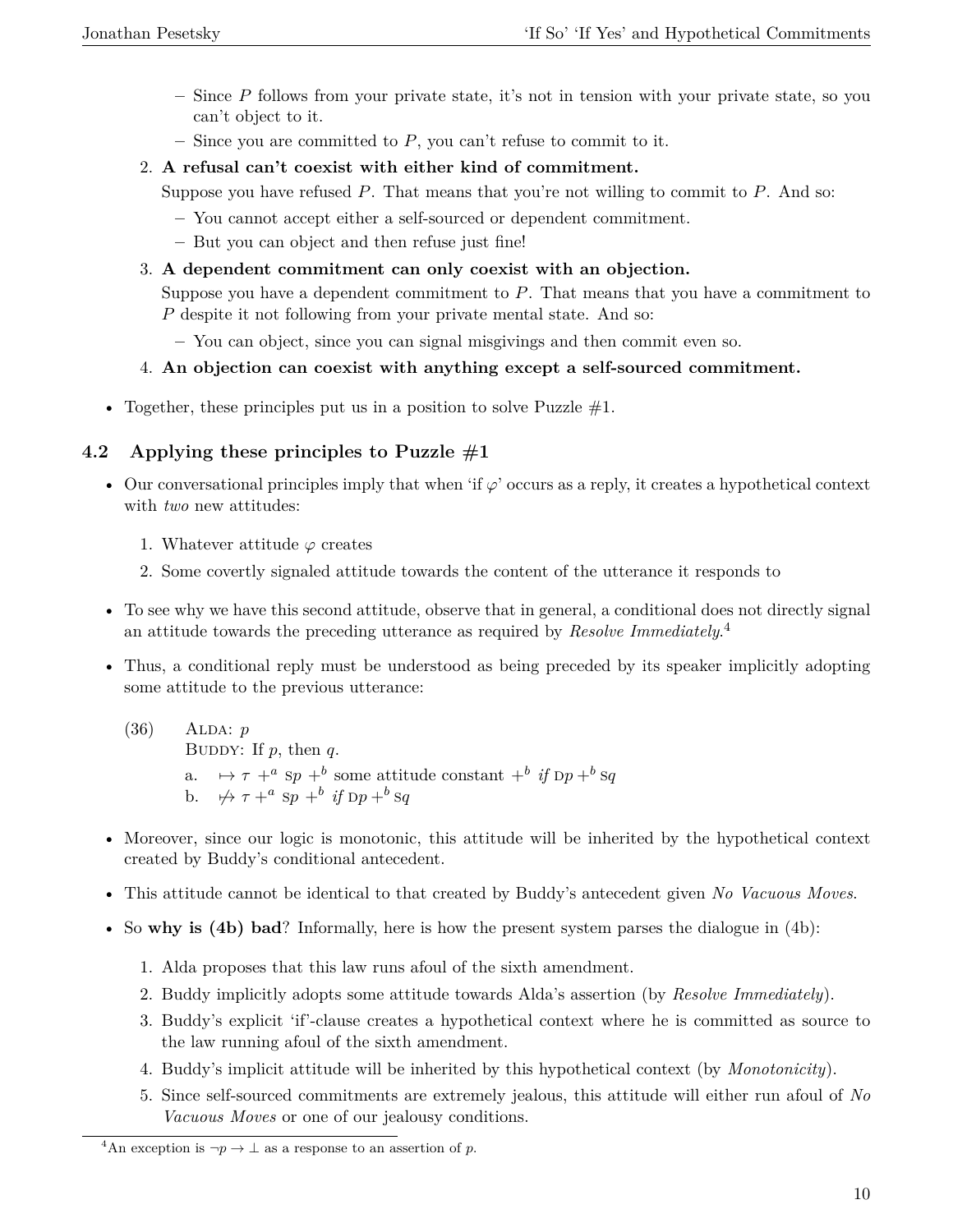$\implies$  the dialogue in (4b) has no acceptable parse!

- **Question**: Why isn't this a problem when Alda's utterance is a polar question, as in (3a) and (4a)? **Answer**: No objection!
- **Question**: Why isn't this a problem when Buddy uses an 'if so' conditional? **Answer**: 'If so' can be understood as the formula '*if* Dso', meaning that it creates a dependent commitment which is compatible with an objection.

# **5 Puzzle #2: Factual conditionals**

- Recall that our second puzzle concerns the acceptability of factual conditionals such as (37).
	- $(37)$  ALDA: It's Zhuoye's birthday today! BUDDY: Oh! If it's Zhuoye's birthday, I better start baking him a cake! *(Buddy hurries off to bake a cake)*
- Given that Buddy seems to accept Alda's assertion, why does he use it as a conditional antecedent?
- In our system, Buddy's conditional in (37) would have to be understood as following an objection.
- This objection would force the commitment created by Buddy's antecedent to be a dependent commitment, because of the jealousy conditions.
- Thus, according to what we've already said, we would have to parse (37) as shown in (38):

(38)  $\tau +^a \text{sp} +^b \text{OBJECT} +^b \text{if } \text{DP} +^b \text{sq} +^b \text{D-ACCEPT}$ 

- The picture that emerges about factual conditionals is as follows:
	- 1. Factual conditionals are those whose antecedents create hypothetical dependent commitments.
	- 2. Factual conditionals serve as vehicles for speakers to discuss the consequences of another agent's assertion before taking a stance on it.
- Some evidence comes from Iatridou's (1991) observation that a factual conditional is infelicitous when its speaker has direct evidence for its antecedent:
	- $(39)$  ALDA: It's raining! Buddy: *(looking at the rain)* #If it's raining, I'd rather stay inside.
- In the present framework, having evidence for the antecedent would lead us to expect a self-sourced commitment, blocking the possibility of a hypothetical dependent commitment.

# **6 Conclusion**

- In sum, if we take a bit of a leap and assume that conditionals operate by creating hypothetical commitments, we can use some reasonably well supported assumptions to explain two puzzles.
- A problem pointed out to me by Lyn Frazier:
	- $(40)$  ALDA: It's snowing! Buddy: Yes! Indeed! I see that! *(pause) (sigh)* Well, if it's snowing, I'm staying indoors.